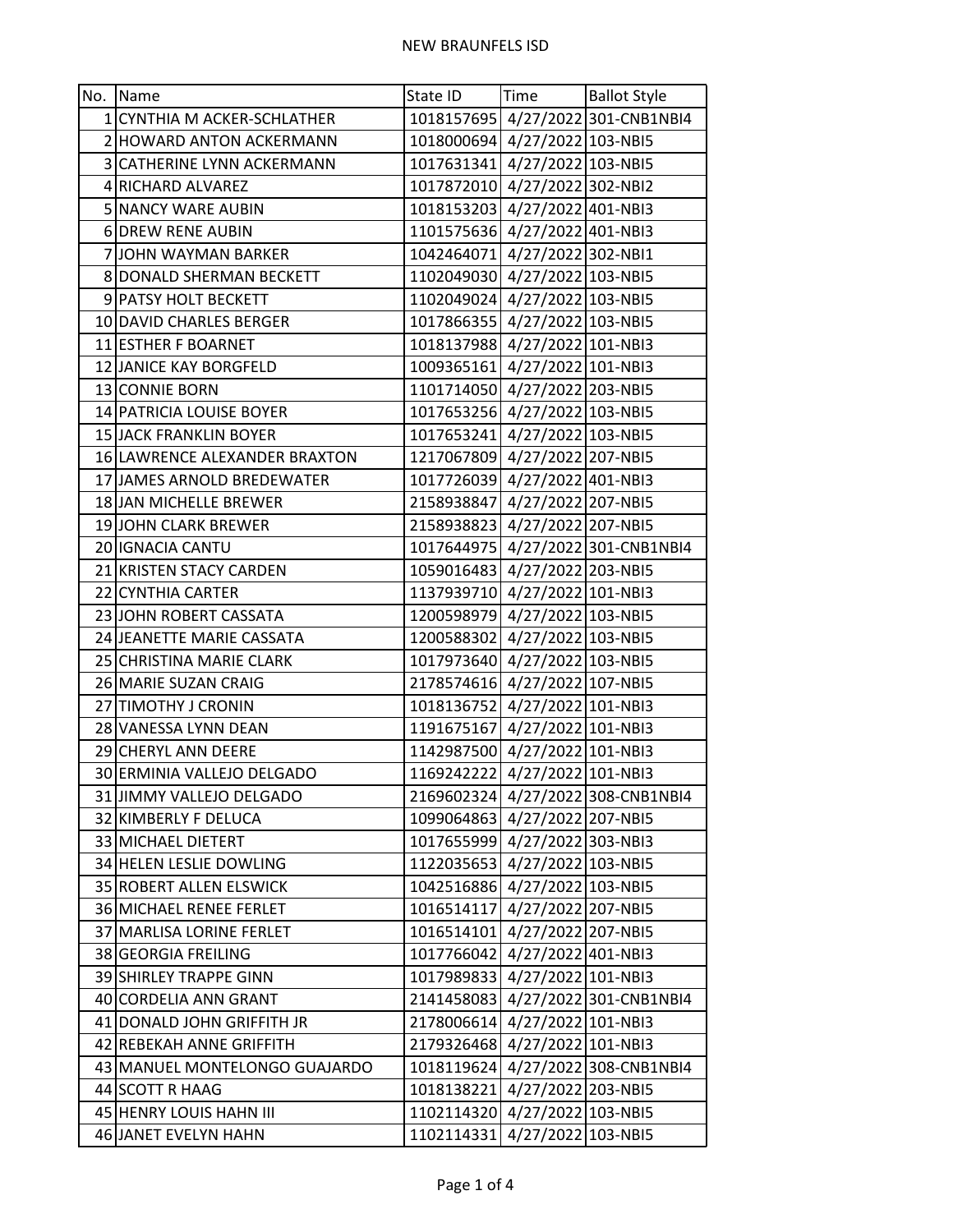| 47 STEVE EDWARD HAIN           | 1017778833 4/27/2022 401-NBI3 |                                   |
|--------------------------------|-------------------------------|-----------------------------------|
| 48 CYNTHIA JO HAIN             | 1025774952 4/27/2022 401-NBI3 |                                   |
| 49 KAREN KAY HARBORTH          | 1018141837 4/27/2022 303-NBI4 |                                   |
| 50 JAMES WILFRED HETCHLER      | 1023666704 4/27/2022 101-NBI3 |                                   |
| 51 JOY COLSON HILL             | 1017695720 4/27/2022 401-NBI3 |                                   |
| 52 MARGARET CULLINAN HOFFMAN   | 1020133816 4/27/2022 308-NBI3 |                                   |
| 53 LAVERNE E HOFFMANN          | 1163369925 4/27/2022 303-NBI3 |                                   |
| 54 MATTHEW EDWIN HOYT          | 1102125421 4/27/2022 401-NBI3 |                                   |
| 55 FELICIA ANN JAMES           | 1017798045 4/27/2022 401-NBI3 |                                   |
| 56 WALTER STERLING JETER       | 1066438296 4/27/2022 103-NBI5 |                                   |
| 57 MARY ANN JETER              | 1066438283 4/27/2022 103-NBI5 |                                   |
| 58 ALICE REEVES JEWELL         |                               | 1039188856 4/27/2022 308-CNB1NBI3 |
| 59 KENNETH R KASPER            | 1017618503 4/27/2022 303-NBI3 |                                   |
| 60 NORMA LONG KEETON           | 1017795146 4/27/2022 203-NBI5 |                                   |
| 61 AUBREY L KEETON             | 1147149375 4/27/2022 203-NBI5 |                                   |
| 62 FRANCISCO ANTONIO KEMINK    | 1031158190 4/27/2022 401-NBI3 |                                   |
| 63 MARILYN M KEMINK            | 1017793540 4/27/2022 401-NBI3 |                                   |
| 64 SALLY DUDLEY KENT           | 1179617187 4/27/2022 401-NBI3 |                                   |
| 65 JULIE ANN KING              |                               | 1109459090 4/27/2022 308-CNB1NBI3 |
| 66 DARLENE KJOLLER             | 1017663220 4/27/2022 101-NBI3 |                                   |
| 67 JON PHILIP KJOLLER          | 1017733209 4/27/2022 101-NBI3 |                                   |
| 68 JAMES CLIFFORD KLEIN        | 1017641242 4/27/2022 103-NBI5 |                                   |
| 69 JERI A KROPLIN              | 2187028946 4/27/2022 201-NBI4 |                                   |
| 70 MICHAEL PETER LEHMANN       | 1017825653 4/27/2022 302-NBI1 |                                   |
| 71 HECTOR LEOS                 |                               | 2148847323 4/27/2022 301-CNB1NBI4 |
| 72 ELLEN ANN LLOYD             | 1018167352 4/27/2022 302-NBI2 |                                   |
| 73 COURTNEY PAIGE LYONS-GARCIA | 1020418941 4/27/2022 103-NBI5 |                                   |
| 74 MERRIL ANTHONY MABON        | 1211306337 4/27/2022 101-NBI3 |                                   |
| 75 JOHN PHILLIP MACLEAN        | 1173911134 4/27/2022 303-NBI3 |                                   |
| 76 VERNELL MARTINEZ            | 1017691622 4/27/2022 401-NBI3 |                                   |
| 77 RAMIRO MARTINEZ             | 1017691633 4/27/2022 401-NBI3 |                                   |
| 78 MURPHY LEE MCCARDELL        | 1099052159 4/27/2022 207-NBI5 |                                   |
| 79 MICHAEL CARL MCDONALD       | 1176174672 4/27/2022 203-NBI5 |                                   |
| 80 SHANE DARRYLE MCELROY       | 1070993453 4/27/2022 103-NBI5 |                                   |
| 81 TERRY A MEEK                | 1201738651 4/27/2022 103-NBI5 |                                   |
| 82 CATHIE L MEEK               | 1201738667 4/27/2022 103-NBI5 |                                   |
| 83 VIRGINIA SUSAN MEURER       | 1008276623 4/27/2022 207-NBI5 |                                   |
| 84 JOSEPH RONALD MIDURA        | 1148432674 4/27/2022 103-NBI5 |                                   |
| 85 MARILYNN ANN MIDURA         | 1148432378 4/27/2022 103-NBI5 |                                   |
| 86 BARBARA ANN MINNICK         | 1017771972 4/27/2022 201-NBI4 |                                   |
| 87 MARK ANDREW MINNICK         | 1017771986 4/27/2022 201-NBI4 |                                   |
| 88 SHELLEY KING MINUS          | 1017879353 4/27/2022 207-NBI5 |                                   |
| 89 ROBERT HYNDMAN MOORE III    | 1066398193 4/27/2022 103-NBI5 |                                   |
| 90 CATHERINE HURLEY MOORE      | 1067091915 4/27/2022 103-NBI5 |                                   |
| 91 CATHY ANN MORENO            | 1017824889 4/27/2022 401-NBI3 |                                   |
| 92 MARY ISABEL MORENO          |                               | 1017873905 4/27/2022 301-CNB1NBI1 |
| 93 WESLEY COLLINS MORRISON     | 1017811986 4/27/2022 302-NBI2 |                                   |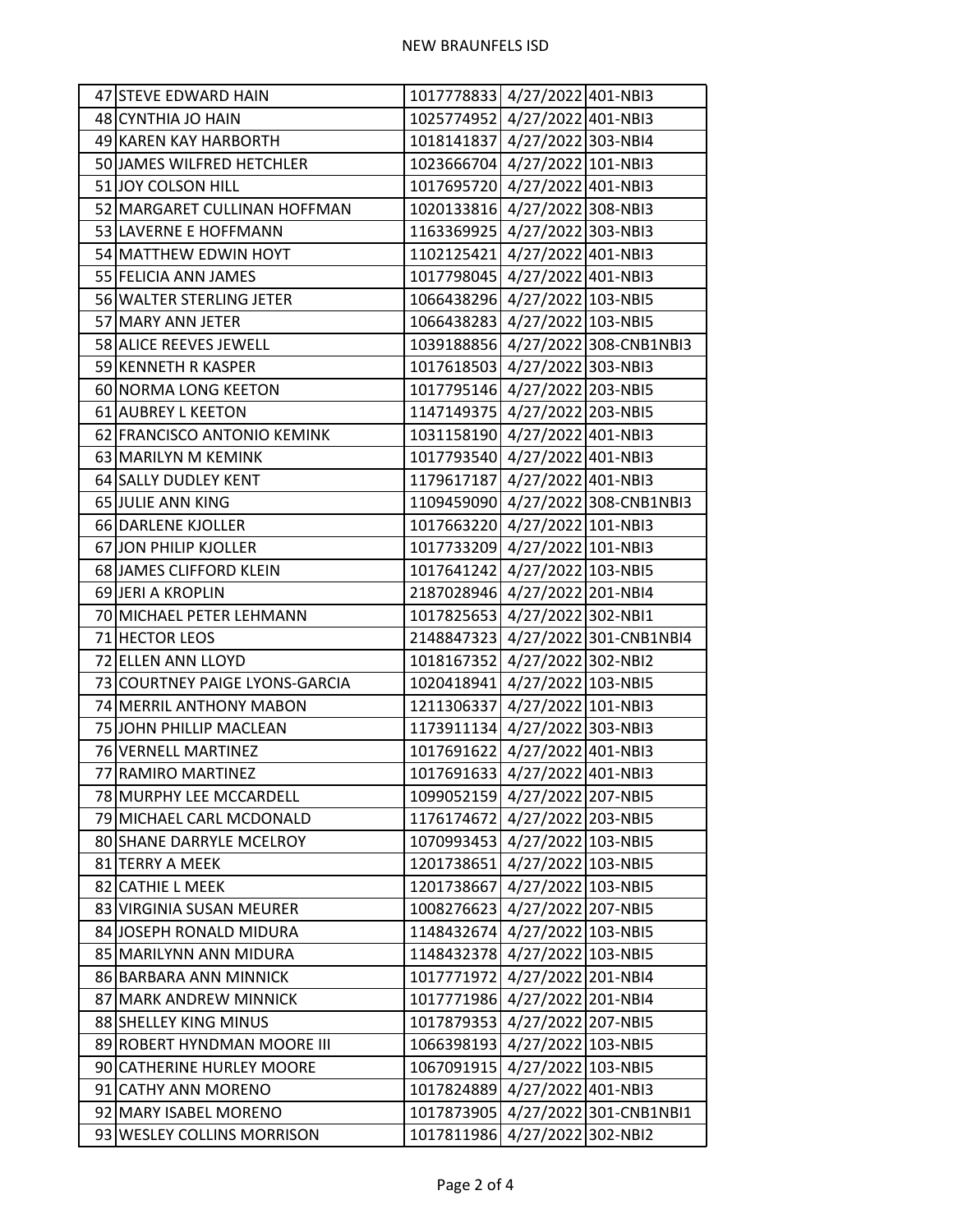| 94 LATTA ELIZABETH MORRISON    | 1017825121 4/27/2022 302-NBI2 |                                   |
|--------------------------------|-------------------------------|-----------------------------------|
| 95 GEORGIA KATE MUSTARD        | 1052974074 4/27/2022 203-NBI5 |                                   |
| 96 RANDALL J NEFF              | 2171169956 4/27/2022 203-NBI5 |                                   |
| 97 WILLIAM C NORVELL           | 1024124205 4/27/2022 308-NBI3 |                                   |
| 98 DIANE LAMBERT OGORMAN       | 1114952469 4/27/2022 103-NBI5 |                                   |
| 99 LYDIA DRAKE ONDRIAS         | 1153252337 4/27/2022 203-NBI5 |                                   |
| 100 SUSAN MAUREEN PELOQUIN     | 1140195870 4/27/2022 203-NBI5 |                                   |
| 101 MARK ALAN PELOQUIN         | 1132938931 4/27/2022 203-NBI5 |                                   |
| 102 WAYNE HAROLD PETERS        | 1017896086 4/27/2022 308-NBI3 |                                   |
| 103 ANTOINETTE FOURNET PETERS  | 1017896072 4/27/2022 308-NBI3 |                                   |
| 104 JASON CRISTOPHER RAGAN     | 1181169658 4/27/2022 101-NBI3 |                                   |
| 105 GEORGE A RAYHONS           | 1038725888 4/27/2022 203-NBI5 |                                   |
| 106 MARY LEE RAYHONS           | 1037747496 4/27/2022 203-NBI5 |                                   |
| 107 RICK CARLISLE REED         | 1017664886 4/27/2022 101-NBI3 |                                   |
| 108 CAROLYN MITCHELL REED      | 1017698976 4/27/2022 101-NBI3 |                                   |
| 109 NANCY MYERS REESE          | 1140819526 4/27/2022 101-NBI3 |                                   |
| 110 DAVID CLAY REESE           | 1142334498 4/27/2022 101-NBI3 |                                   |
| 111 HOWARD MARCUS RHODES       | 1018167142 4/27/2022 303-NBI3 |                                   |
| 112 MARIA VALDEZ ROY           | 1017733400 4/27/2022 101-NBI3 |                                   |
| 113 DENNIS KEITH RUST          |                               | 1017675420 4/27/2022 301-CNB1NBI4 |
| 114 SHAWN RENEE SAENZ          | 1024767752 4/27/2022 101-NBI3 |                                   |
| 115 PAMELA SANDBERG            | 1180848926 4/27/2022 101-NBI3 |                                   |
| 116 RANDY SANDBERG             | 1180848935 4/27/2022 101-NBI3 |                                   |
| 117 FRANK SCHLATHER JR         |                               | 1017694126 4/27/2022 301-CNB1NBI4 |
| 118 CHERYL KATHLEEN SCHLIENTZ  | 1151325008 4/27/2022 401-NBI3 |                                   |
| 119 THOMAS RAY SCHLIENTZ       | 1206004292 4/27/2022 401-NBI3 |                                   |
| 120 DIANE ELANE SCHULZ         | 1018156503 4/27/2022 103-NBI5 |                                   |
| 121 JOAN SCIANTARELLI          | 1017659480 4/27/2022 101-NBI3 |                                   |
| 122 TRICIA J SEBES             | 1139029517 4/27/2022 101-NBI3 |                                   |
| 123 STEVEN MARTIN SHORT        | 1017749282 4/27/2022 308-NBI4 |                                   |
| 124 PATRICIA ARLEEN SMITH      | 1178887399 4/27/2022 101-NBI3 |                                   |
| 125 CADE ALEXANDER SMITH       | 1077849496 4/27/2022 101-NBI3 |                                   |
| 126 DAVID CRAIG SMITH          | 1017690165 4/27/2022 401-NBI3 |                                   |
| 127 SHARON A STAATS            | 1017690647 4/27/2022 401-NBI3 |                                   |
| 128 ROBERT ALAN STEWART        | 1017762277 4/27/2022 101-NBI3 |                                   |
| 129 STANLEY KEITH STORM        | 1022777488 4/27/2022 207-NBI5 |                                   |
| 130 SHIRLEY HOLSTIEN STORM     | 1022738953 4/27/2022 207-NBI5 |                                   |
| 131 JANIE STREETY              | 1017702402 4/27/2022 101-NBI3 |                                   |
| 132 JAMES MATTHEW STREETY      | 1017662047 4/27/2022 101-NBI3 |                                   |
| 133 ELIZABETH DARNELL THOMPSON | 2179618523 4/27/2022 107-NBI5 |                                   |
| 134 CHARLES EUGENE THOMPSON    | 2179302903 4/27/2022 107-NBI5 |                                   |
| 135 ENRIQUE VILLARREAL         | 1017742343 4/27/2022 201-NBI4 |                                   |
| 136 LANETA STEFKA WATSON       | 1017682804 4/27/2022 303-NBI3 |                                   |
| 137 BOBBY GLENN WATSON         | 1018156968 4/27/2022 303-NBI3 |                                   |
| 138 WAYNE ESTON WELLS          | 1142061158 4/27/2022 207-NBI5 |                                   |
| 139 GARY JAMES WHALEY          | 1081860570 4/27/2022 101-NBI3 |                                   |
| 140 WAYNE C WISE               | 1017888987 4/27/2022 101-NBI3 |                                   |